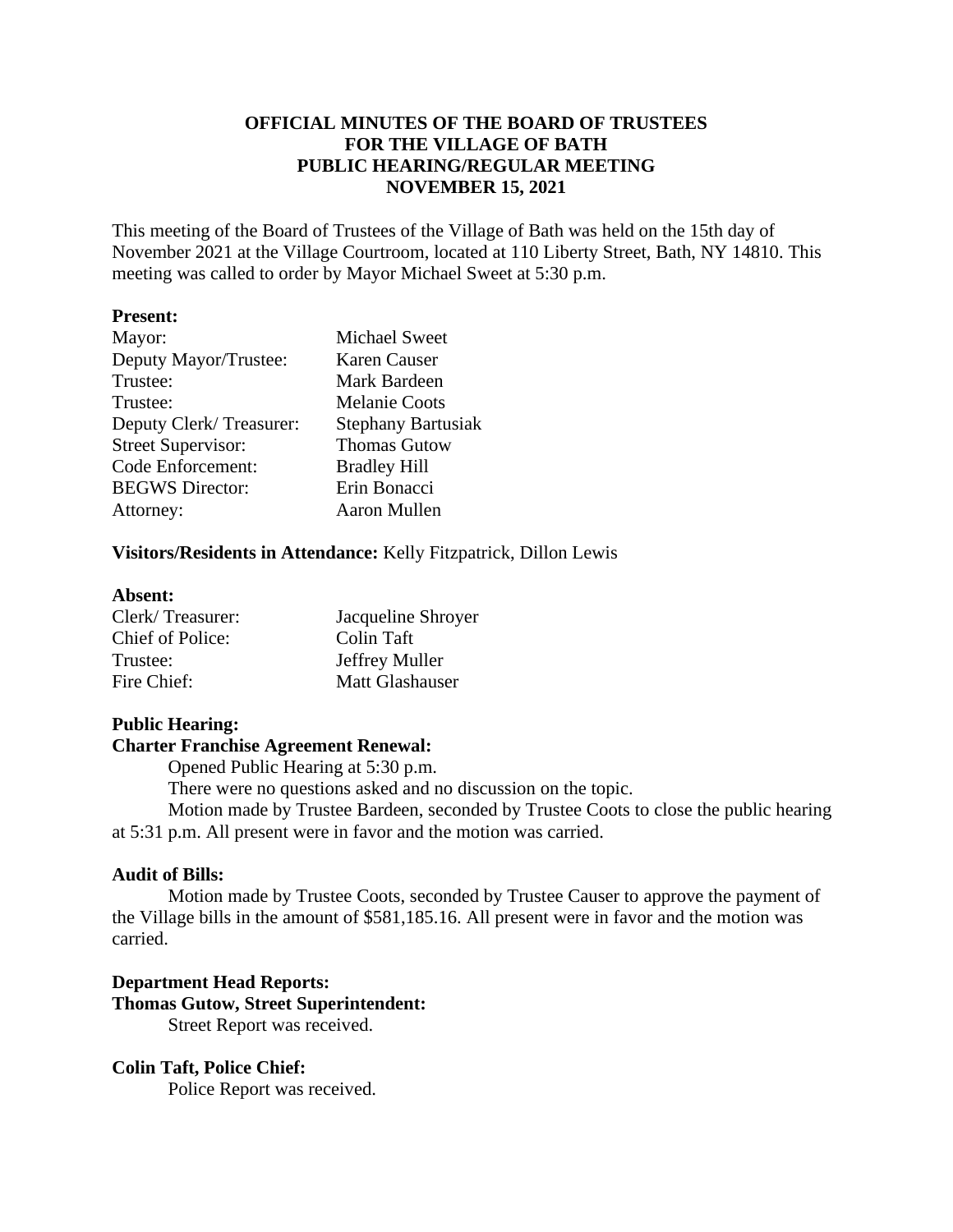## **Bradley Hill, Code Enforcement:**

Code Enforcement Report was received.

#### **Matthew Glashauser, Fire Chief:**

Fire Department Report was received.

## **Erin Bonacci, BEGWS Director:**

BEGWS Minutes were received for September and October.

### **Jacqueline Shroyer, Clerk/Treasurer Report:**

Clerk/Treasurer Report was not received. This report will be turned in for the next meeting.

#### **New Business:**

#### **Eastern Security:**

Motion made by Trustee Coots, seconded by Trustee Bardeen to approve the Eastern Security quote for installation of panic buttons, for \$3,157.00 with a monthly cost of \$38.95 for monitoring, with the stipulation that Colin asks the Town of Bath to pay for half of the cost and the Town of Bath agrees. All present were in favor and the motion was carried.

### **Finger Printing**

Motion made by Trustee Coots, seconded by Trustee Bardeen to raise the fingerprinting fee for non-village residents from \$10 to \$15. All present were in favor and the motion was carried.

#### **Storage Fee:**

Motion made by Trustee Causer, seconded by Trustee Coots to institute a \$25 a day storage fee on vehicles we impound. All present were in favor and the motion was carried.

#### **Police Training:**

Motion made by Trustee Coots, seconded by Trustee Bardeen to approved Dustin Johnson to attend Breath Test Operator training in Corning, NY December 14-16, 2021. All present were in favor and the motion was carried.

### **Parking Tickets:**

Motion made by Trustee Coots, seconded by Trustee Bardeen to approve waiving of late fees on Parking tickets older than 5 years in an effort to get people to pay past due parking tickets, before January 1, 2022. All present were in favor and the motion was carried.

#### **Food Trailer**

Motion made by Trustee Bardeen, seconded by Trustee Causer to approve Biggies Burritos, Bowls, and Tacos Food trailer to set up in Pulteney Park with a Peddlers Permit. All present were in favor and the motion was carried.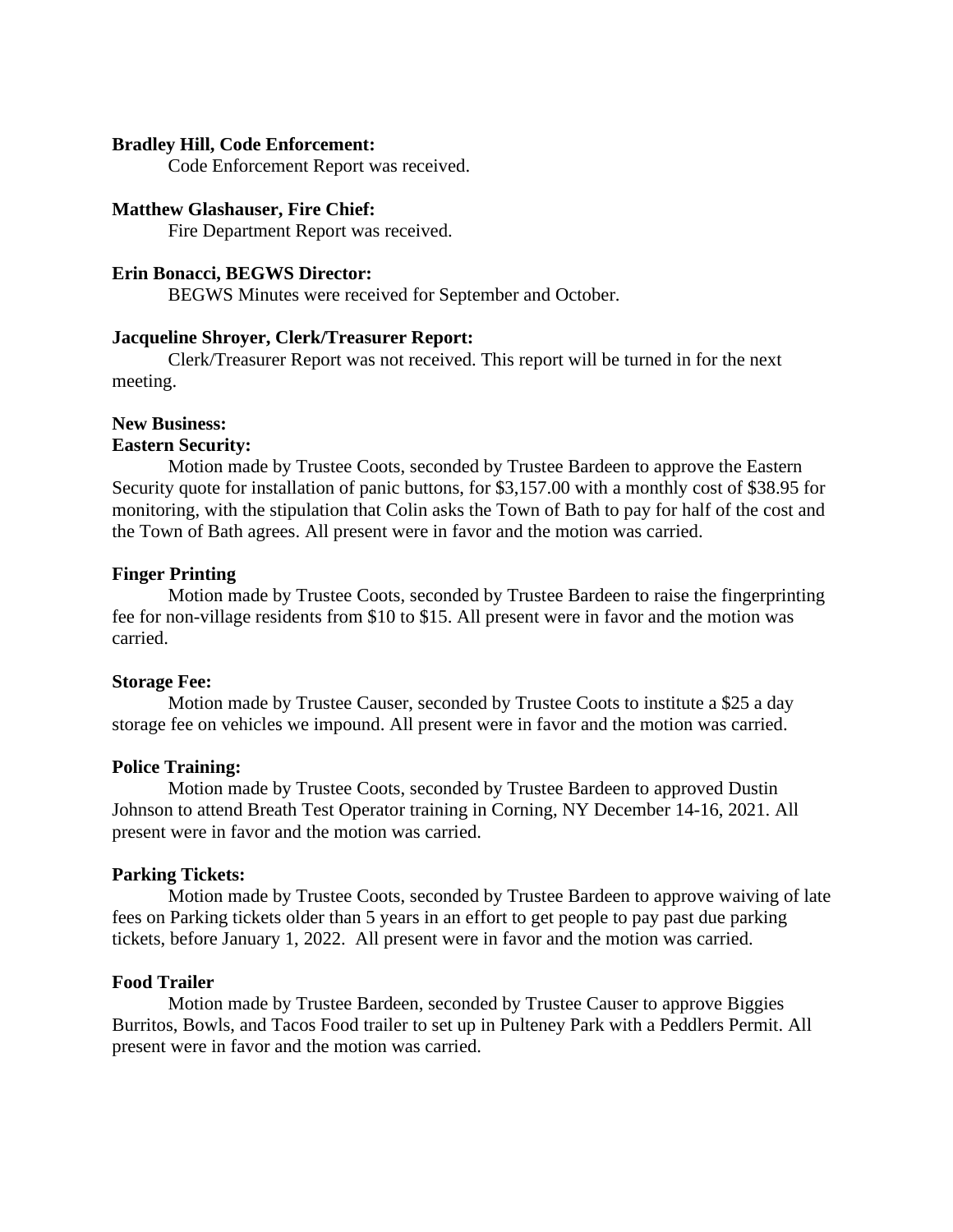#### **Taxes Relevied to County:**

Motion made by Trustee Coots, seconded by Trustee Causer resolving that the village Board of Trustees authorized the County of Steuben to collect unpaid 2021/2022 taxes in the amount of \$152,543.66. All present were in favor and motion was carried.

### **RESOLUTION AUTHORIZING SUBMISSION OF 2021 WATER INFRASTRUCTURE IMPROVEMENT ACT (WIIA) GRANT APPLICATION REGARDING VILLAGE OF BATH WATER SYSTEM IMPROVEMENTS PROJECT – PHASE I**

**WHEREAS,** the Village of Bath (Village), administers the water system serving the Village; and

**WHEREAS,** the Village has considered the condition and reliability of its water system currently in use and has identified improvements necessary for protecting public health and improving water quality; and

**WHEREAS,** the Village is proposing to repair, rehabilitate and/or replace sections of water distribution infrastructure throughout the Village, and make various improvements to its water supply infrastructure, *i.e.,* well houses, (Project); and

**WHEREAS,** this Project is more fully described in the February 2020 Water System Study Preliminary Engineering Report and October 2021 Technical Memorandum, prepared by Larson Design Group, a professional engineering and consulting firm; and

**WHEREAS,** the Project proposed will address significant concerns and issues related to water quality, safety, reliability, efficiency, and security pertaining to the service and operation of the Village's water system; and

**WHEREAS**, the Village is seeking financial assistance through the 2021 New York State Water Infrastructure Improvement Act (WIIA) Program offered by the New York State Environmental Facilities Corporation (NYSEFC) as part of the New York State Clean Water Infrastructure Act, and additional financial assistance as available; and

**WHEREAS**, if awarded, the WIIA Grant will fund 60% of eligible project costs up to \$3 million; and

#### **NOW, THEREFORE, BE IT:**

**RESOLVED** that the Village Board of Trustees acknowledges and authorizes the Project, with a total project cost estimate of \$9 million, approves the WIIA grant application and supporting documents, and, if awarded, authorizes the Village to enter into a WIIA grant agreement with the NYSEFC, to pursue bonding or Drinking Water State Revolving Fund financing for any portion of the Project not covered by the WIIA grant, and to execute any and all other contracts, documents and instruments necessary to bring about the Project, and to fulfill the Village's obligations under the WIIA grant agreement, subject to review and approval by counsel; and, be it further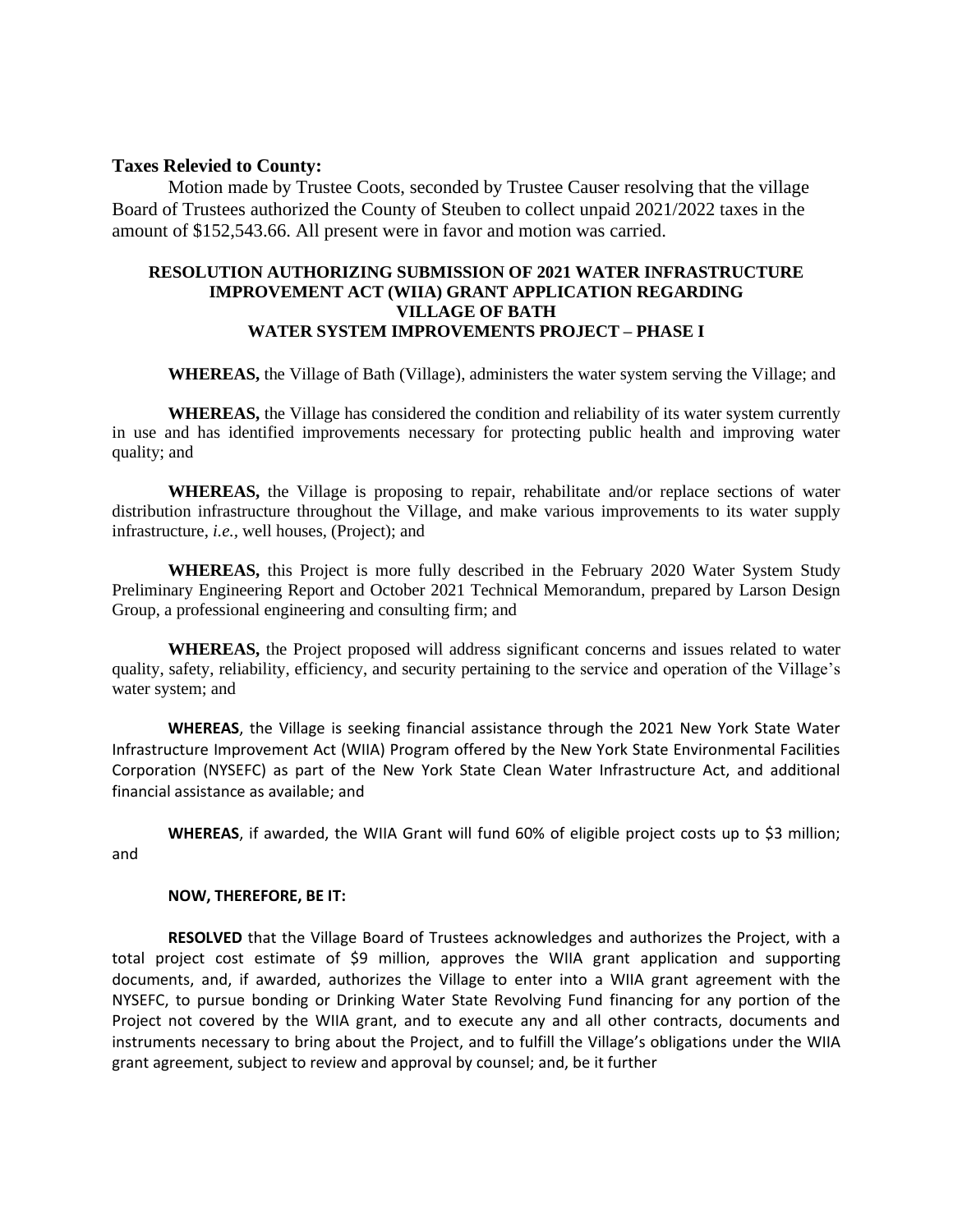**RESOLVED** that the Mayor, or approved representative, be authorized to sign the WIIA Grant application and supporting documents, and, if awarded, to execute a WIIA grant agreement with the NYSEFC, and to execute any and all other contracts, documents and instruments necessary to bring about the Project, and to fulfill the Village's obligations under the WIIA grant agreement, subject to review and approval by counsel.

This resolution shall take effect immediately.

Passed by the following vote of Village of Bath Board of Trustees:

|                               | Aye | Nav |
|-------------------------------|-----|-----|
| <b>Mayor Michael Sweet</b>    | X   |     |
| Trustee Karen Causer          | X   |     |
| Trustee Mark Bardeen          | X   |     |
| Trustee Melanie Coots         | X   |     |
| <b>Trustee Jeffrey Muller</b> |     |     |

## **RESOLUTION ADDRESSING STATE ENVIRONMENTAL QUALITY REVIEW ACT (SEQRA) LEAD AGENCY, DETERMINATION OF NO SIGNIFICANT ADVERSE ENVIRONMENTAL IMPACTS VILLAGE OF BATH WATER SYSTEM IMPROVEMENTS PROJECT – PHASE I**

**WHEREAS,** the Village of Bath (Village) administers the water system serving the Village; and

**WHEREAS,** the Village has considered the condition and reliability of its water system currently in use and has identified improvements necessary for protecting public health and improving water quality; and

**WHEREAS,** the Village is proposing to repair, rehabilitate and/or replace sections of water distribution infrastructure throughout the Village, and make various improvements to its water supply infrastructure. *i.e.,* well houses, (Project); and

**WHEREAS,** the Village is obligated under the State Environmental Quality Review Act (SEQRA) and corresponding regulations to review the Project, and if necessary, undertake a review of the potential environmental impacts associated with the Project before undertaking the same; and

**WHEREAS,** the Village is the appropriate agency to be the lead agency to undertake the Project review under SERA; and

**WHEREAS,** based upon examination of 6 NYCRR Section 617.4 and Section 617.5, the Village classified the Project as a Type 1 Action. A Full Environmental Assessment Form was prepared for the Project, and pursuant to the compliance with SERP requirement of the potential funding agency/agencies, was undertaken by the Village and no objections were received regarding the Village serving as lead agency.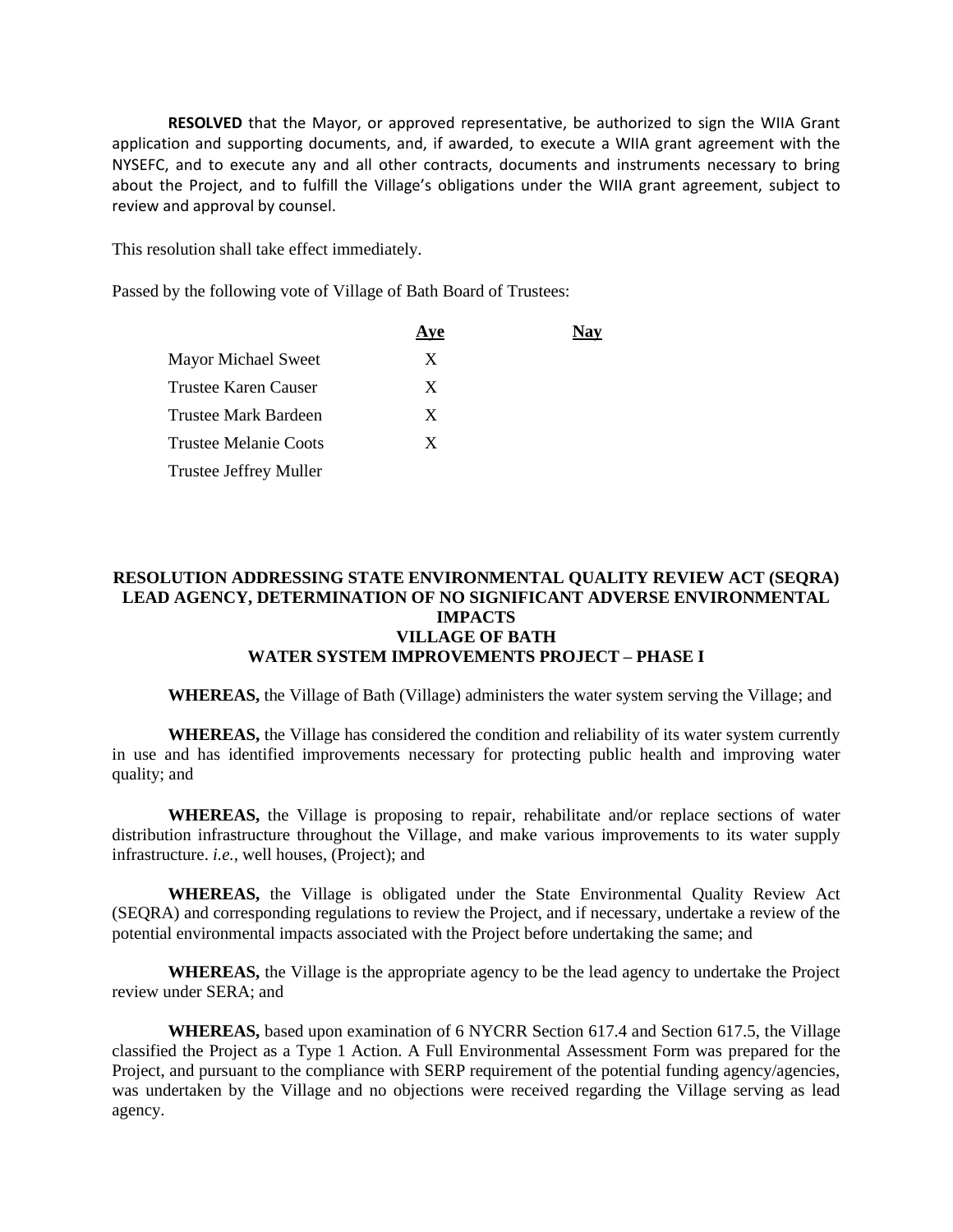### **NOW, THEREFORE, BE IT RESOLVED THAT:**

The Village of Bath Board of Trustees (Village Board) hereby makes the following findings:

- 1. The Project consists of the repair, rehabilitation and/or replacement of sections of water distribution throughout the Village, and various improvements to its water supply infrastructure, *i.e.* well houses.
- 2. The Village hereby designates itself lead agency pursuant to 6 NYCRR Section 617.6 with respect to the Project.
- 3. Based upon an examination of the components of the Project, the Full Environmental Assessment Form, and the criteria contained in 6 NYCRR Section 617.7, and based upon its knowledge of the areas including and surround the Project site, and discussions with professional retained by the Village, the Village Board, as lead agency, hereby makes the following determinations with respect to the Project pursuant to SEQRA:
	- a. The Project constitutes a "Type 1 Action."
	- b. Based upon review by the Village Board of the Full Environmental Assessment Form, any input provided by other involved agencies, and other necessary criteria set forth in SEQRA, the Village Board hereby finds and determines that the Project will result in no significant impacts and, therefore, (a) the action is not one which "may include the potential for at least one significant adverse environmental impact," (b) "there will be no significant adverse environmental impacts," and (c) no "environmental impact statement" need be prepared, as such quoted terms are defined in SEQRA. This determination constitutes a negative declaration for the purposes of SEQRA, and it has been prepared in accordance with Article 8 of the Environmental Conservation Law.
	- c. A copy of this resolution, together with notice of negative declaration, shall be placed on file in the Office of the Village Clerk, where the same shall be available for public inspection during business hours and such notice of negative declaration shall be filed in such offices, posted in such places, and published in such manner as shall be necessary to conform to the requirements of SEQRA.
- 4. This resolution shall take effect immediately.

Passed by the following vote of Village of Bath Board of Trustees:

| Ave |  |
|-----|--|
| X   |  |
| X   |  |
| X   |  |
| X   |  |
|     |  |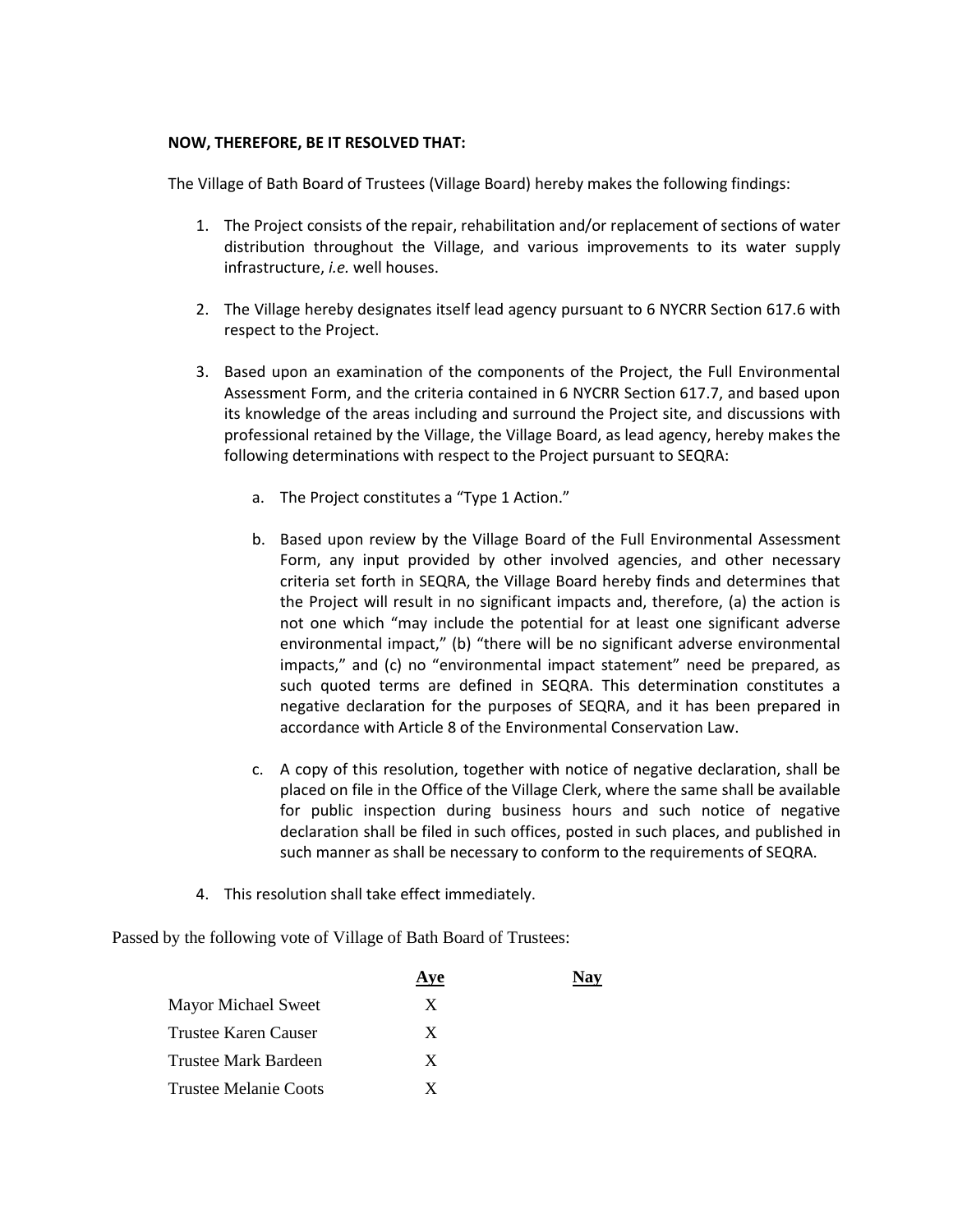Trustee Jeffrey Muller

At a regular meeting of the Board of Trustees of the Village of Bath, Steuben County, New York, held at the Village Hall, 110 Liberty Street, Bath, New York 14180, on November 15, 2021.

| PRESENT: | <b>Mayor Sweet</b>                                      |     |
|----------|---------------------------------------------------------|-----|
|          | <b>Trustee Causer</b>                                   |     |
|          | <b>Trustee Coots</b>                                    |     |
|          | Trustee Bardeen                                         |     |
|          |                                                         |     |
| ABSENT:  | <b>Trustee Muller</b>                                   |     |
|          | The following resolution was offered by Trustee Bardeen | who |

moved its adoption, seconded by Trustee Causer \_\_\_\_\_\_\_\_\_\_\_\_\_\_\_\_\_\_\_\_\_\_\_\_\_\_\_, to-wit:

# **BOND RESOLUTION OF THE BOARD OF TRUSTEES OF THE VILLAGE OF BATH, STEUBEN COUNTY, NEW YORK (THE "VILLAGE"), AUTHORIZING CERTAIN WATER SYSTEM IMPROVEMENTS; STATING THE MAXIMUM ESTIMATED COST THEREOF IS \$9,000,000; APPROPRIATING SAID AMOUNT THEREFOR; AND AUTHORIZING THE ISSUANCE OF UP TO \$9,000,000 IN SERIAL BONDS OF THE VILLAGE TO FINANCE SAID APPROPRIATION**

WHEREAS, the Board of Trustees (the "Village Board") of the Village of Bath, Steuben County, New York (the "Village") proposes to undertake water system improvements and has caused Larson Design Group, the Village's engineers ("Larsen"), to prepare an engineering report entitled "Water System Study" dated February 2020 along with a technical memorandum, dated October 28, 2021 as prepared by Larsen, each on file in the office of the Village Clerk (collectively, the "Engineer's Report") incorporating certain technological changes and describing upgrades and improvements to be constructed, reconstructed and installed for the Village's water system, including all related, ancillary and appurtenant facilities, improvements, equipment, machinery and apparatus, and all planning, design, engineering, legal and permitting costs in connection therewith and the financing thereof (the "Project"), at a total estimated maximum cost not to exceed \$9,000,000; and

WHEREAS, by resolution dated October 18, 2021, the Village Board (i) determined that the actions and improvements to be included in the Project constitute a "Type I" action pursuant to the provisions of the New York State Environmental Quality Review Act and the regulations promulgated thereunder (6 NYCRR Part 617) (collectively, "SEQRA"), and (ii) assumed lead agency status for purposes of conducting a coordinated review of the Project for purposes of SEQRA, and contacted those entities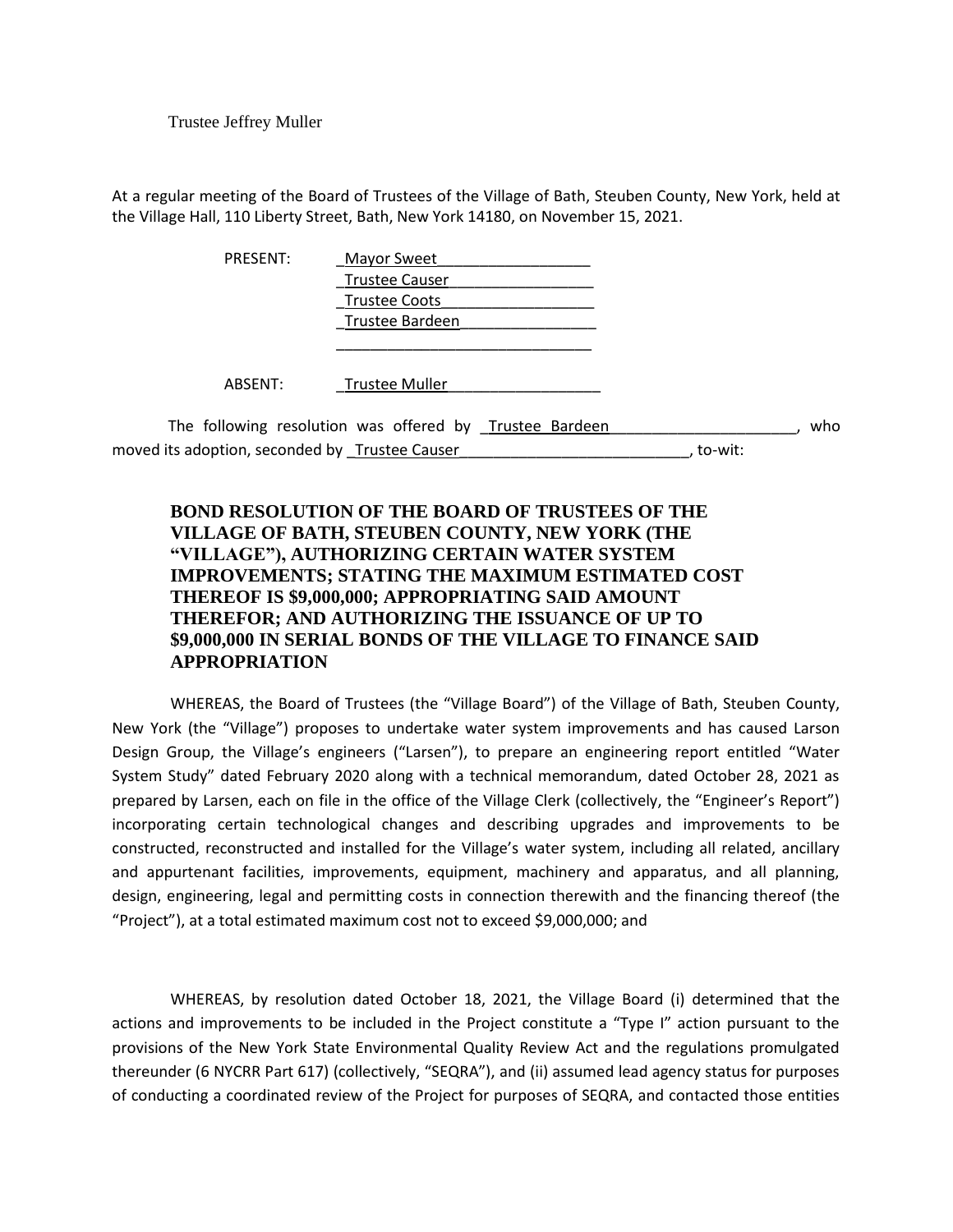that are potentially involved agencies under SEQRA to seek their concurrence with the Village serving as SEQRA lead agency for the proposed upgrades; and

WHEREAS, the Village Board by resolution adopted immediately prior to the adoption of this resolution, determined that (i) the Project will not result in any significant adverse environmental impacts, and (ii) a "negative declaration" has been issued and circulated, in accordance with the requirements of SEQRA; and

WHEREAS, the Village Board now wishes to appropriate funds for the Project and to authorize the issuance of the Village's serial bonds and bond anticipation notes to be issued to finance the aforementioned specific object or purpose.

NOW, THEREFORE, THE BOARD OF TRUSTEES OF THE VILLAGE OF BATH, STEUBEN COUNTY, NEW YORK (the "Village") HEREBY RESOLVES (by the favorable vote of not less than two-thirds of all the members of such body), AS FOLLOWS:

SECTION 1. The Village is hereby authorized to undertake the Project, as described in the recitals hereof.

SECTION 2. The Village is hereby authorized to issue \$9,000,000 principal amount of serial bonds (including, without limitation, statutory installment bonds) pursuant to the provisions of the Local Finance Law, constituting Chapter 33-a of the Consolidated Laws of the State of New York (the "Law").

SECTION 3. It is hereby determined that the maximum estimated cost of the aforementioned specific object or purpose is \$9,000,000, said amount is hereby appropriated therefore and the plan for the financing thereof shall consist of (i) the issuance of up to \$9,000,000 in serial bonds of the Village, or bond anticipation notes issued in anticipation of such serial bonds, authorized to be issued pursuant to Section 2 of this resolution, (ii) the application of grant monies expected to be received by the Village from the State of New York Environmental Facilities Corporation including Drinking Water State Revolving Fund and Water Infrastructure Improvement Act grants, Rural Development Water and Environment Program grants from the United States Department of Agriculture, and State of New York Community Development Block Grants to either directly pay or reimburse a portion of the cost of the Project and/or to repay a portion of any such bond anticipation notes issued under the authority of this resolution, (iii) to the extent necessary, the levy and collection of taxes on all the taxable real property in the Village to pay the principal of said bonds or bond anticipation notes and the interest thereon as the same shall become due and payable.

SECTION 4. It is hereby determined that the period of probable usefulness of the aforementioned specific objects or purposes is forty (40) years, pursuant to subdivision 1. of paragraph (a.) of Section 11.00 of the Law.

SECTION 5. The temporary use of available funds of the Village, not immediately required for the purpose or purposes for which the same were borrowed, raised or otherwise created, is hereby authorized pursuant to Section 165.10 of the Law, for the capital purposes described in Section 1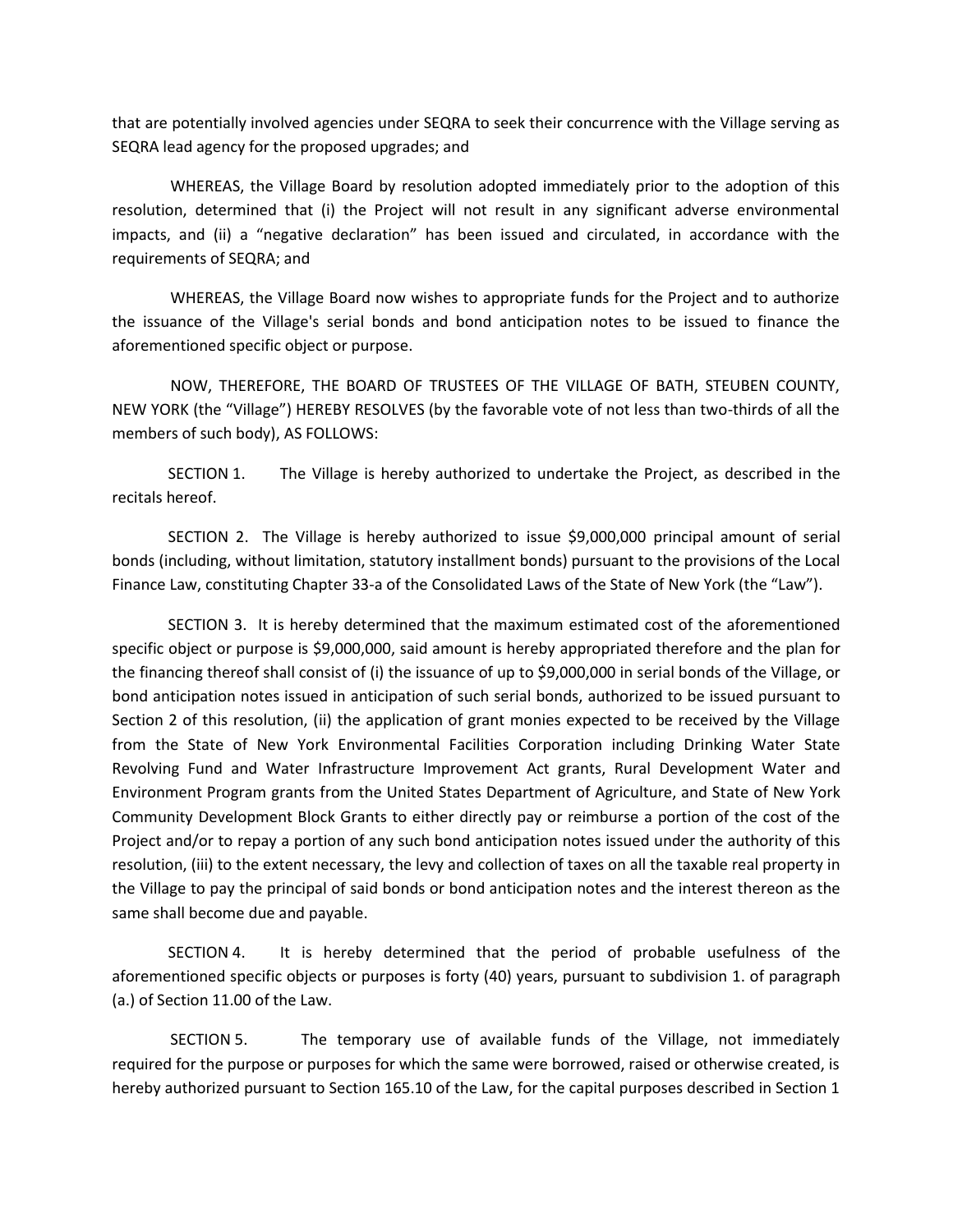of this resolution. The Village shall reimburse such expenditures with the proceeds of the bonds or bond anticipation notes authorized by this resolution. This resolution shall constitute the declaration of the Village's "official intent" to reimburse the expenditures authorized by Section 1 hereof with the proceeds of the bonds and notes authorized herein, as required by the United States Treasury Regulations Section 1.150-2.

SECTION 6. The final maturity of the bonds herein authorized to be issued shall be in excess of five (5) years measured from the date of issuance of the first serial bond or bond anticipation note issued pursuant to this resolution.

SECTION 7. Each of the serial bonds authorized by this resolution and any bond anticipation notes issued in anticipation of said bonds shall contain the recital of validity prescribed by Section 52.00 of the Law and said serial bonds and any bond anticipation notes issued in anticipation of said bonds shall be general obligations of the Village, payable as to both principal and interest by a general tax upon all the real property within the Village subject to applicable statutory limits, if any. The faith and credit of the Village are hereby irrevocably pledged to the punctual payment of the principal and interest on said serial bonds and bond anticipation notes and provisions shall be made annually in the budget of the Village by appropriation for (a) the amortization and redemption of the bonds and bond anticipation notes to mature in such year and (b) the payment of interest to be due and payable in such year.

SECTION 8. Subject to the provisions of this resolution and of the Law, pursuant to the provisions of Section 30.00 relative to the authorization of the issuance of serial bonds and bond anticipation notes or the renewals of said obligations and of Sections 21.00, 50.00, 54.90, 56.00 through 60.00, 62.10 and 63.00 of the Law, the powers and duties of the Village Board relative to authorizing serial bonds and bond anticipation notes and prescribing terms, form and content as to the sale and issuance of the bonds herein authorized, including without limitation the determination of whether to issue bonds having substantially level or declining debt service and all matters related thereto, and of any bond anticipation notes issued in anticipation of said bonds, and the renewals of said bond anticipation notes, are hereby delegated to the Village Treasurer, as the chief fiscal officer of the Village (the "Village Treasurer"). Further, in connection with bonds and bond anticipation notes issued under the authority of Section 2 hereof, the power to issue and sell bonds or bond anticipation notes to the New York State Environmental Facilities Corporation pursuant to Section 169.00 of the Law is hereby delegated to the Village Treasurer. Such bonds or notes shall be of such terms, form and contents as may be prescribed by said Village Treasurer consistent with the provisions of the Local Finance Law. Further, pursuant to paragraph b. of Section 11.00 of the Law, in the event that bonds to be issued for any of the specific object or purpose authorized by this resolution are combined for sale, pursuant to paragraph c. of Section 57.00 of the Law, with bonds to be issued for one or more objects or purposes authorized by other resolutions of the Village Board, then the power of the Village Board to determine the "weighted average period of probable usefulness" (within the meaning of paragraph a. of Section 11.00 of the Law) for such combined objects or purposes is hereby delegated to the Village Treasurer, as the chief fiscal officer of the Village.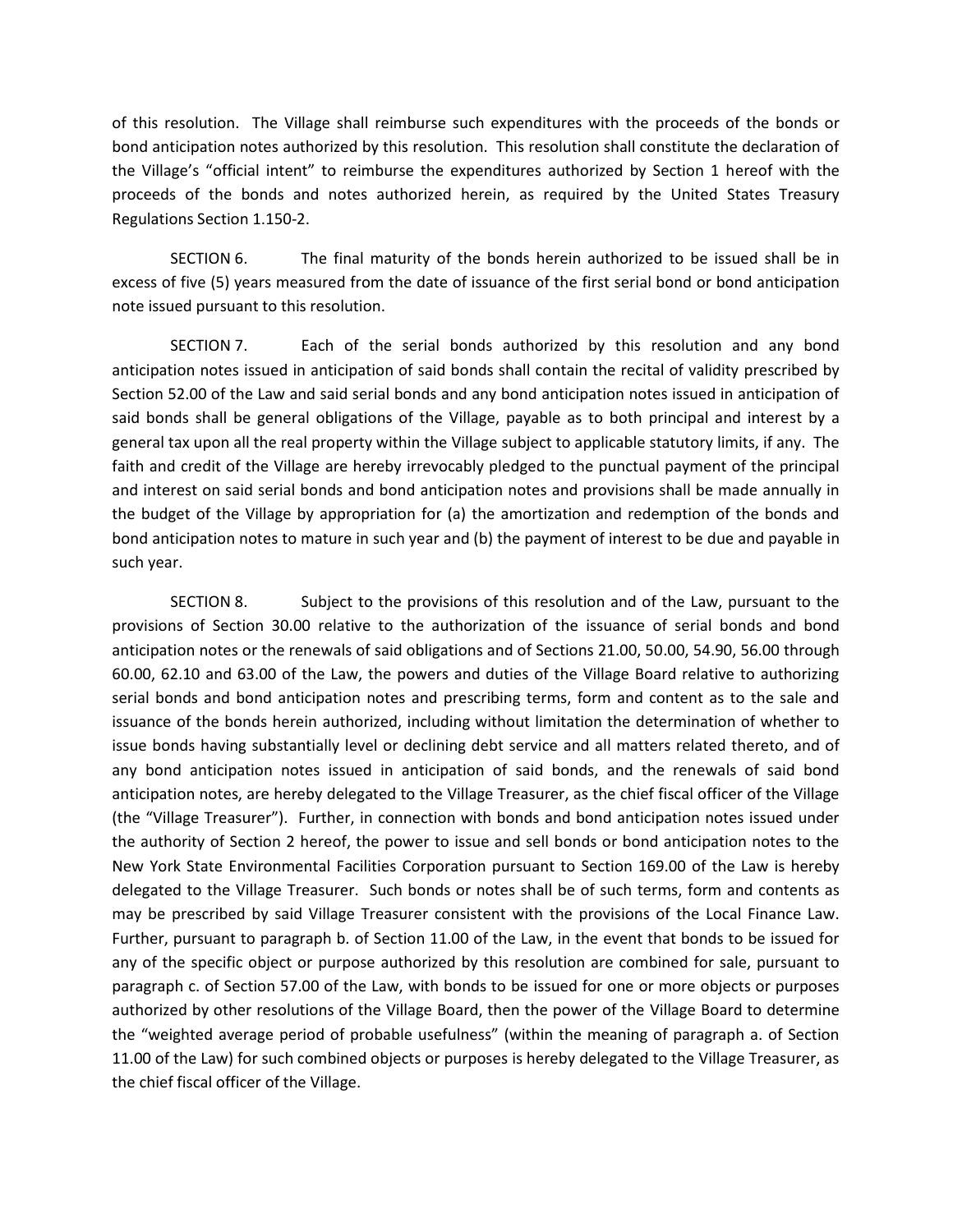SECTION 9. The Village Treasurer is hereby further authorized, at his sole discretion, to execute a project financing and loan agreement, and any other agreements with the Rural Development and/or the New York State Environmental Facilities Corporation, including amendments thereto, and including any instruments (or amendments thereto) in the effectuation thereof, in order to effect the financing or refinancing of the specific objects or purposes described in Section 1 hereof, or a portion thereof, by a serial bond, a statutory installment bond and/or a bond anticipation note issue in the event of the sale of same to the New York State Environmental Facilities Corporation.

SECTION 10. The Village Treasurer is hereby further authorized to take such actions and execute such documents as may be necessary to ensure the continued status of the interest on the bonds authorized by this resolution and any notes issued in anticipation thereof, as excludable from gross income for federal income tax purposes pursuant to Section 103 of the Internal Revenue Code of 1986, as amended (the "Code") and to designate the bonds authorized by this resolution and any notes issued in anticipation thereof, if applicable, as "qualified tax-exempt bonds" in accordance with Section 265(b)(3)(B)(i) of the Code.

SECTION 11. The Village Treasurer is further authorized to enter into a continuing disclosure undertaking with or for the benefit of the initial purchasers of the bonds or notes in compliance with the provisions of Rule 15c2-12, promulgated by the Securities and Exchange Commission pursuant to the Securities Exchange Act of 1934.

SECTION 12. The intent of this resolution is to give the Village Treasurer sufficient authority to execute those applications, agreements and instruments, or to do any similar acts necessary to affect the issuance of the aforesaid serial bonds or bond anticipation notes without resorting to further action of the Village Board.

SECTION 13. In accordance with Section 36.00 of the Law, this resolution is subject to a permissive referendum in the manner prescribed by Article Nine of the Village Law of the State of New York (the "Village Law"). The Village Clerk is authorized and directed, within ten (10) days after the date of adoption of this resolution by the Board of Trustees, to post and publish a notice with respect to this resolution satisfying the requirements of Section 9-900 of the Village Law, which shall set forth the date of adoption of this resolution, shall contain an abstract hereof, and shall specify that this resolution was adopted subject to a permissive referendum. Such notice shall be published in the official newspaper of the Village for such purposes.

SECTION 14. The validity of the bonds authorized by this resolution and of any bond anticipation notes issued in anticipation of said bonds may be contested only if:

(a) such obligations are authorized for an object or purpose for which the Village is not authorized to expend money; or

(b) the provisions of law which should be complied with at the date of the publication of such resolution are not substantially complied with, and an action, suit or